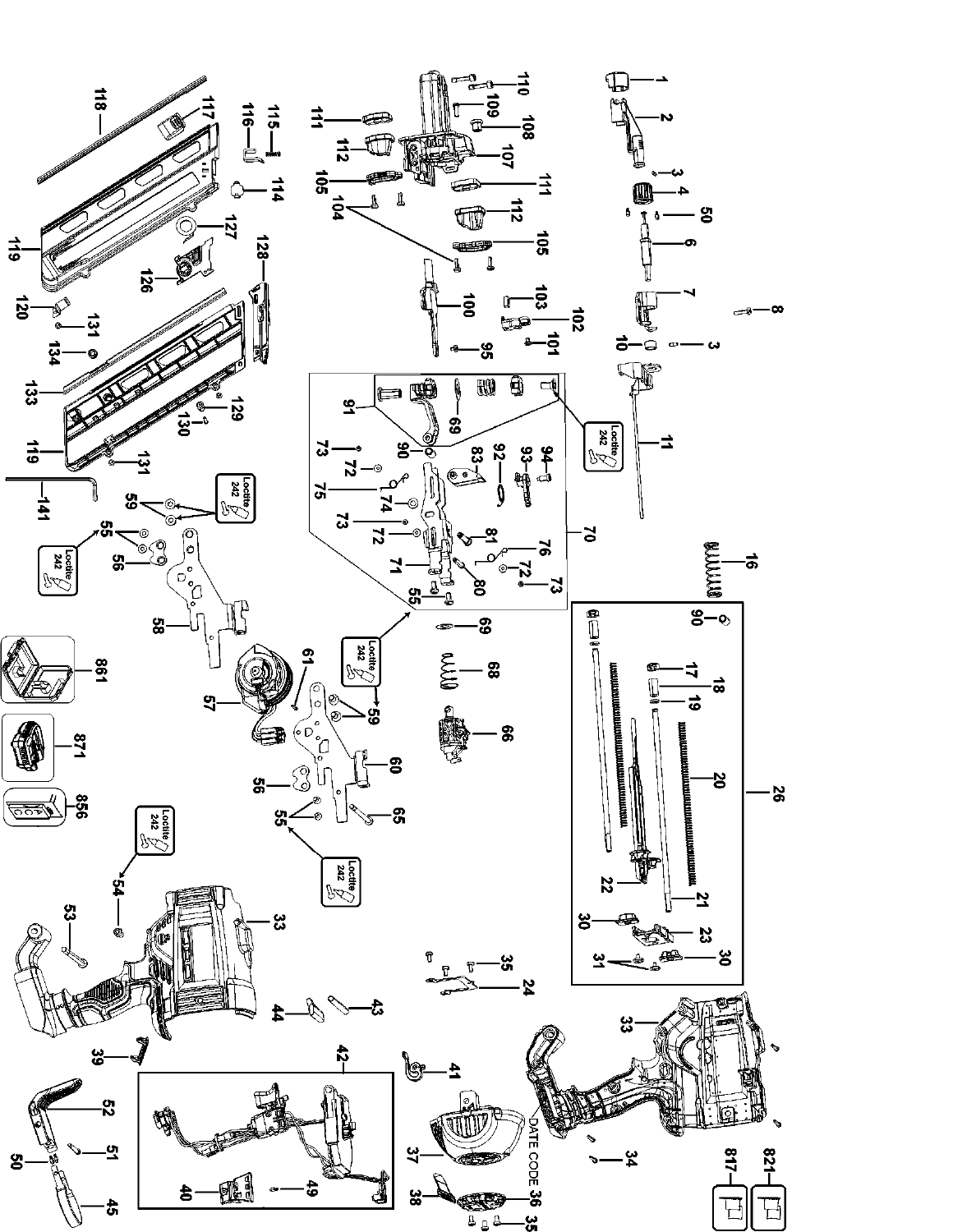| Item Number      | Part Number | Description          | <b>Qty Required</b> |
|------------------|-------------|----------------------|---------------------|
| $\mathbf{1}$     | N116163     | <b>COVER</b>         | $\mathbf{1}$        |
| $\overline{2}$   | N093795     | <b>TRIP ASSEMBLY</b> | $\mathbf{1}$        |
| $\overline{3}$   | N153045     | <b>ROLL PIN</b>      | $\overline{2}$      |
| $\overline{4}$   | N037233     | <b>ADJUSTER</b>      | $\mathbf{1}$        |
| 6                | N034174     | <b>SHAFT</b>         | $\mathbf{1}$        |
| $\boldsymbol{7}$ | N034374     | <b>SUPPORT</b>       | $\mathbf{1}$        |
| $8\,$            | N093602     | <b>SCREW</b>         | $\overline{2}$      |
| 10               | N044294     | <b>SLEEVE</b>        | $\mathbf{1}$        |
| 11               | N380152     | <b>TRIP</b>          | $\mathbf{1}$        |
| 16               | N061508     | <b>SPRING</b>        | $\mathbf{1}$        |
| 17               | N192671     | CAP                  | $\overline{2}$      |
| 18               | N088831     | <b>BUMPER</b>        | $\overline{2}$      |
| 19               | N088833     | <b>WASHER</b>        | $\overline{2}$      |
| 20               | N233943     | <b>RETURN SPRING</b> | $\mathbf{1}$        |
| 21               | N036350     | <b>RAIL</b>          | $\overline{2}$      |
| 22               | N233944     | <b>PROFILE</b>       | $\mathbf{1}$        |
| 23               | N036349     | CAP                  | $\mathbf{1}$        |
| 24               | N121870     | <b>PLATE</b>         | $\mathbf{1}$        |
| 26               | N233945     | <b>RETURN DEVICE</b> | $\mathbf{1}$        |
| 30               | N243999     | <b>BUMPER KIT</b>    | 1                   |
| 31               | N088832     | <b>SCREW</b>         | $\overline{2}$      |
| 33               | N233946     | <b>HOUSING SET</b>   | $\mathbf{1}$        |
| 34               | 330019-24   | <b>SCREW</b>         | 8                   |
| 35               | N123731     | <b>SCREW</b>         | 6                   |
| 36               | N061544     | <b>COVER</b>         | $\mathbf{1}$        |
| 37               | N028372     | <b>END CAP</b>       | 1                   |
| 38               | N130853     | <b>WINDOW</b>        | $\mathbf{1}$        |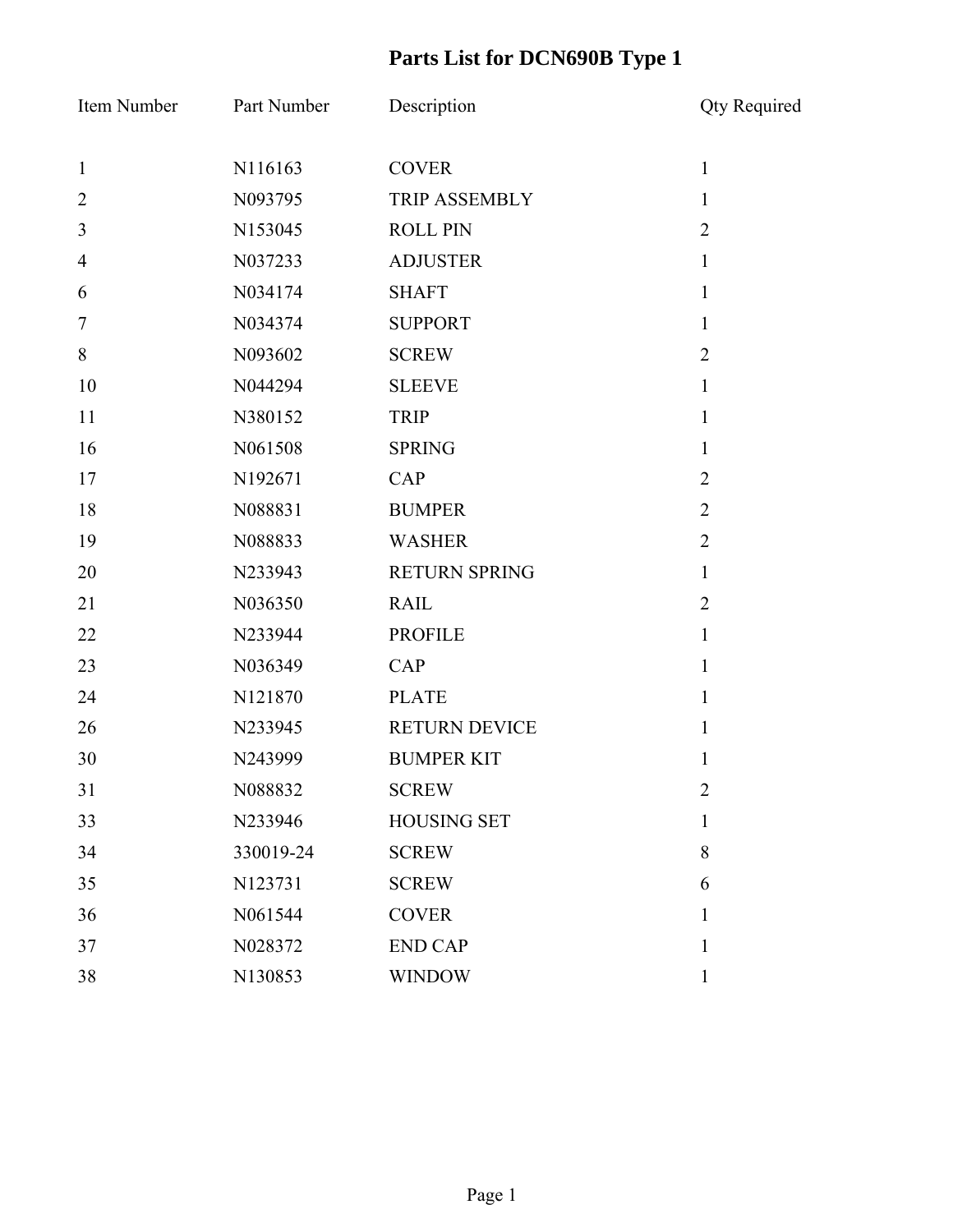| Item Number | Part Number | Description                     | <b>Qty Required</b> |
|-------------|-------------|---------------------------------|---------------------|
| 40          | N150581     | CAP                             | $\mathbf{1}$        |
| 40          | N093415     | <b>SELECTOR</b>                 | $\mathbf{1}$        |
| 41          | N055786     | <b>ACTUATOR</b>                 | $\mathbf{1}$        |
| 42          | N389343     | <b>SWITCH &amp; MODULE</b>      | $\mathbf{1}$        |
| 43          | N037216     | <b>SPACER</b>                   | $\mathbf{1}$        |
| 44          | N039287     | <b>LOCK OFF</b>                 | $\mathbf{1}$        |
| 45          | N080411     | <b>CLAMP</b>                    | 1                   |
| 49          | N380148     | <b>DETENT</b>                   | $\mathbf{1}$        |
| 50          | 326467-00   | <b>DETENT</b>                   | $\overline{4}$      |
| 51          | N093728     | <b>SCREW</b>                    | $\mathbf{1}$        |
| 52          | N080410     | <b>HOOK</b>                     | $\mathbf{1}$        |
| 53          | N123751     | <b>SCREW</b>                    | $\mathbf{1}$        |
| 54          | N093611     | <b>SHOULDER SCREW</b>           | $\overline{2}$      |
| 55          | N093608     | <b>FLAT HEAD SCREW</b>          | 6                   |
| 56          | N035847     | <b>RETAINING PLATE</b>          | $\overline{2}$      |
| 57          | N233948     | MOTOR ASSEMBLY                  | $\mathbf{1}$        |
| 58          | N034749     | <b>FRAME</b>                    | $\mathbf{1}$        |
| 59          | N093604     | <b>FLAT HEAD SCREW</b>          | $\mathbf{1}$        |
| 60          | N034750     | <b>FRAME</b>                    | 1                   |
| 61          | N056875     | <b>FLAT HEAD SCREW</b>          | 1                   |
| 65          | N093607     | <b>SCREW</b>                    | $\mathbf{I}$        |
| 66          | N233949     | SOLENOID ASSY.                  | 1                   |
| 68          | N219872     | <b>SPRING</b>                   | 1                   |
| 69          | N114861     | <b>WASHER</b>                   | $\overline{4}$      |
| 70          | N380147     | <b>AXIS &amp; CARRIAGE ASSY</b> | 1                   |
| 71          | N029517     | <b>CARRIAGE</b>                 | 1                   |
| 71          | N029517     | <b>CARRIAGE</b>                 | 1                   |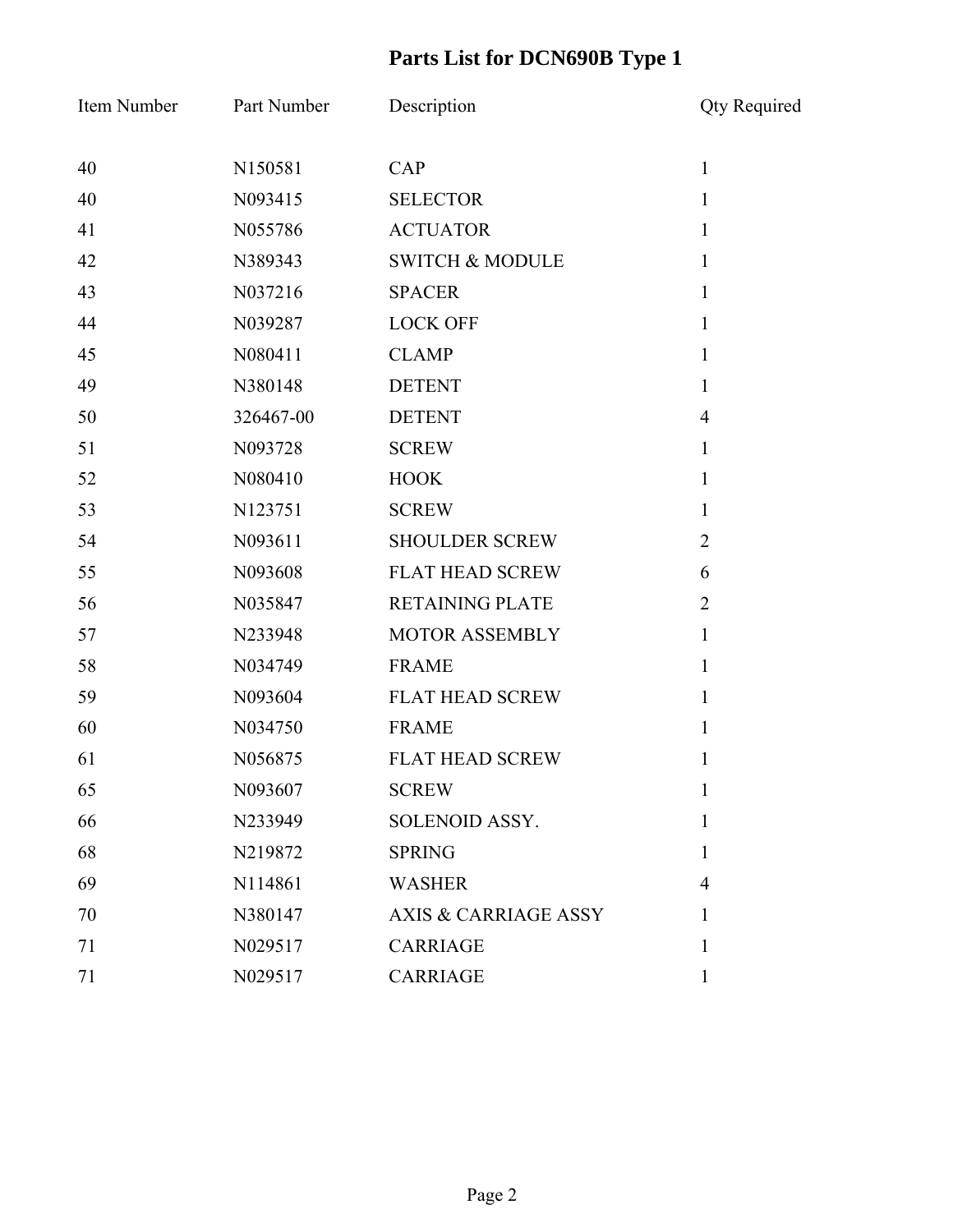| Item Number | Part Number | Description           | <b>Qty Required</b> |
|-------------|-------------|-----------------------|---------------------|
| 72          | 330016-25   | PLAIN WASHER          | $\overline{3}$      |
| 73          | 391814-00   | <b>GROMMET</b>        | 3                   |
| 74          | N114961     | <b>WASHER</b>         | $\mathbf{1}$        |
| 75          | N231397     | <b>SPRING</b>         | $\mathbf{1}$        |
| 76          | N231398     | <b>SPRING</b>         | $\mathbf{1}$        |
| 80          | N083553     | PIN                   | $\mathbf{1}$        |
| 81          | N034920     | PIN                   | $\mathbf{1}$        |
| 83          | N233950     | <b>ROLLER ASSY</b>    | $\mathbf{1}$        |
| 90          | N259819     | <b>SLEEVE</b>         | $\mathbf{1}$        |
| 91          | N234259     | <b>BEAM</b>           | $\mathbf{1}$        |
| 92          | N086806     | <b>TORSION SPRING</b> | $\mathbf{1}$        |
| 93          | N086157     | <b>LEVER</b>          | $\mathbf{1}$        |
| 94          | N113536     | <b>SCREW</b>          | $\mathbf{1}$        |
| 95          | N123971     | <b>SCREW</b>          | $\mathbf{1}$        |
| 100         | N233939     | <b>INSERT</b>         | $\mathbf{1}$        |
| 101         | 949894-06   | <b>SCREW</b>          | $\mathbf{1}$        |
| 102         | N194170     | <b>HOLDER</b>         | $\mathbf{1}$        |
| 103         | N089554     | <b>MAGNET</b>         | $\mathbf{1}$        |
| 104         | 324006-16   | <b>SCREW</b>          | $\overline{4}$      |
| 105         | N082940     | <b>RETAINER</b>       | $\overline{2}$      |
| 107         | N089737     | <b>CASTING</b>        | $\mathbf{I}$        |
| 108         | N061668     | <b>BUSHING</b>        | $\mathbf{1}$        |
| 109         | 330019-11   | <b>SCREW</b>          | $\overline{2}$      |
| 110         | N061605     | <b>SPECIAL BOLT</b>   | $\overline{2}$      |
| 111         | N133209     | <b>DAMPER</b>         | $\overline{2}$      |
| 112         | N233940     | <b>BUMPERS</b>        | 1                   |
| 114         | N034726     | <b>RETAINER</b>       | $\mathbf{1}$        |